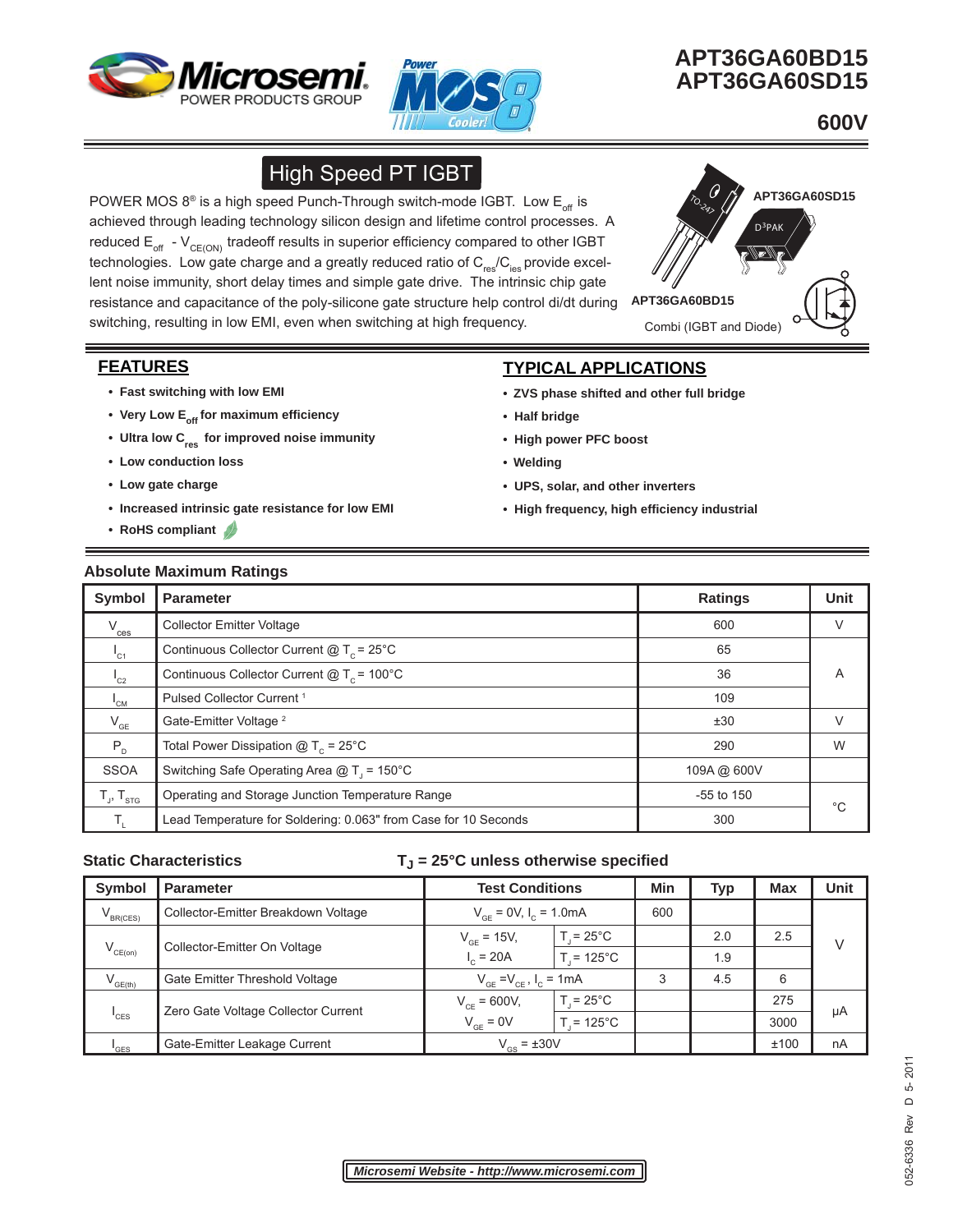### Dynamic Characteristics **T**<sub>J</sub> = 25°C unless otherwise specified **APT36GA60B\_SD15**

| Symbol                                                       | <b>Parameter</b>                       | <b>Test Conditions</b>                                                                                          | Min | Typ  | <b>Max</b> | <b>Unit</b> |
|--------------------------------------------------------------|----------------------------------------|-----------------------------------------------------------------------------------------------------------------|-----|------|------------|-------------|
| $\mathsf{C}_{\textsf{\tiny \textsf{ies}}}$                   | Input Capacitance                      | Capacitance                                                                                                     |     | 2880 |            |             |
| $\mathsf{C}_{\textup{oes}}$                                  | Output Capacitance                     | $V_{GF} = 0V, V_{CF} = 25V$                                                                                     |     | 226  |            |             |
| $C_{\underline{\text{res}}}$                                 | Reverse Transfer Capacitance           | $f = 1$ MHz                                                                                                     |     | 328  |            | pF          |
| $\mathsf{Q}_{\mathsf{g}}$                                    | Total Gate Charge <sup>3</sup>         | Gate Charge                                                                                                     |     | 102  |            |             |
| $\mathsf{Q}_\mathsf{ge}$                                     | Gate-Emitter Charge                    | $V_{GE}$ = 15V                                                                                                  |     | 18   |            |             |
| $\mathsf{Q}_\mathrm{gc}$                                     | Gate- Collector Charge                 | $V_{CF}$ = 300V<br>$I_c = 20A$                                                                                  |     | 36   |            | nC          |
| <b>SSOA</b>                                                  | Switching Safe Operating Area          | $T_{\text{d}}$ = 150°C, R <sub>G</sub> = 10Ω <sup>4</sup> , V <sub>GE</sub> = 15V,<br>L= 100uH, $V_{CF}$ = 600V | 109 |      |            | A           |
| $t_{\text{d}(on)}$                                           | Turn-On Delay Time                     | Inductive Switching (25°C)                                                                                      |     | 16   |            |             |
| t,                                                           | <b>Current Rise Time</b>               | $V_{cc}$ = 400V                                                                                                 |     | 14   |            |             |
| $t_{d(off)}$                                                 | Turn-Off Delay Time                    | $V_{GE}$ = 15V                                                                                                  |     | 122  |            | ns          |
| t,                                                           | <b>Current Fall Time</b>               | $I_c = 20A$                                                                                                     |     | 77   |            |             |
| $\mathsf{E}_{_{\mathsf{on2}}}$                               | Turn-On Switching Energy               | $R_{\alpha}$ = 10 $\Omega^4$                                                                                    |     | 307  |            |             |
| $\mathsf{E}_{\mathsf{off}}$                                  | Turn-Off Switching Energy <sup>6</sup> | $T_{\parallel}$ = +25°C                                                                                         |     | 254  |            | μJ          |
| $\mathfrak{t}_{\scriptscriptstyle{\mathsf{d}(\mathsf{on})}}$ | Turn-On Delay Time                     | Inductive Switching (125°C)                                                                                     |     | 14   |            |             |
| $t_{\rm r}$                                                  | <b>Current Rise Time</b>               | $V_{cc}$ = 400V                                                                                                 |     | 15   |            |             |
| $\mathfrak{t}_{\scriptscriptstyle \sf d(off)}$               | Turn-Off Delay Time                    | $V_{GE}$ = 15V                                                                                                  |     | 149  |            | ns          |
| t,                                                           | <b>Current Fall Time</b>               | $I_c = 20A$                                                                                                     |     | 113  |            |             |
| $\mathsf{E}_{\scriptscriptstyle{\mathsf{on2}}}$              | Turn-On Switching Energy               | $R_{\alpha}$ = 10 $\Omega^4$                                                                                    |     | 508  |            |             |
| $\mathsf{E}_{\mathsf{off}}$                                  | Turn-Off Switching Energy <sup>6</sup> | $T_{j}$ = +125°C                                                                                                |     | 439  |            | μJ          |

#### **Thermal and Mechanical Characteristics**

| <b>Symbol</b>                   | <b>Characteristic</b>                              | Min | Typ                      | <b>Max</b> | Unit          |
|---------------------------------|----------------------------------------------------|-----|--------------------------|------------|---------------|
| $R_{\text{\tiny \textsf{bJC}}}$ | Junction to Case Thermal Resistance (IGBT)         |     | $\overline{\phantom{a}}$ | .43        | $\degree$ C/W |
| $R_{\text{euc}}$                | Junction to Case Thermal Resistance (Diode)        |     |                          | 1.35       |               |
| $W_{+}$                         | Package Weight                                     |     | 5.9                      | -          | g             |
| Torque                          | Mounting Torque (TO-247 Package), 4-40 or M3 screw |     |                          | 10         | $in$ lbf      |

1 Repetitive Rating: Pulse width and case temperature limited by maximum junction temperature.

2 Pulse test: Pulse Width < 380*μs*, duty cycle < 2%.

3 See Mil-Std-750 Method 3471.

 $4 \ R<sub>G</sub>$  is external gate resistance, not including internal gate resistance or gate driver impedance. (MIC4452)

 $5 E_{on2}$  is the clamped inductive turn on energy that includes a commutating diode reverse recovery current in the IGBT turn on energy loss. A combi device is used for the clamping diode.

6  $E_{\text{off}}$  is the clamped inductive turn-off energy measured in accordance with JEDEC standard JESD24-1.

**Microsemi reserves the right to change, without notice, the specifi cations and information contained herein.**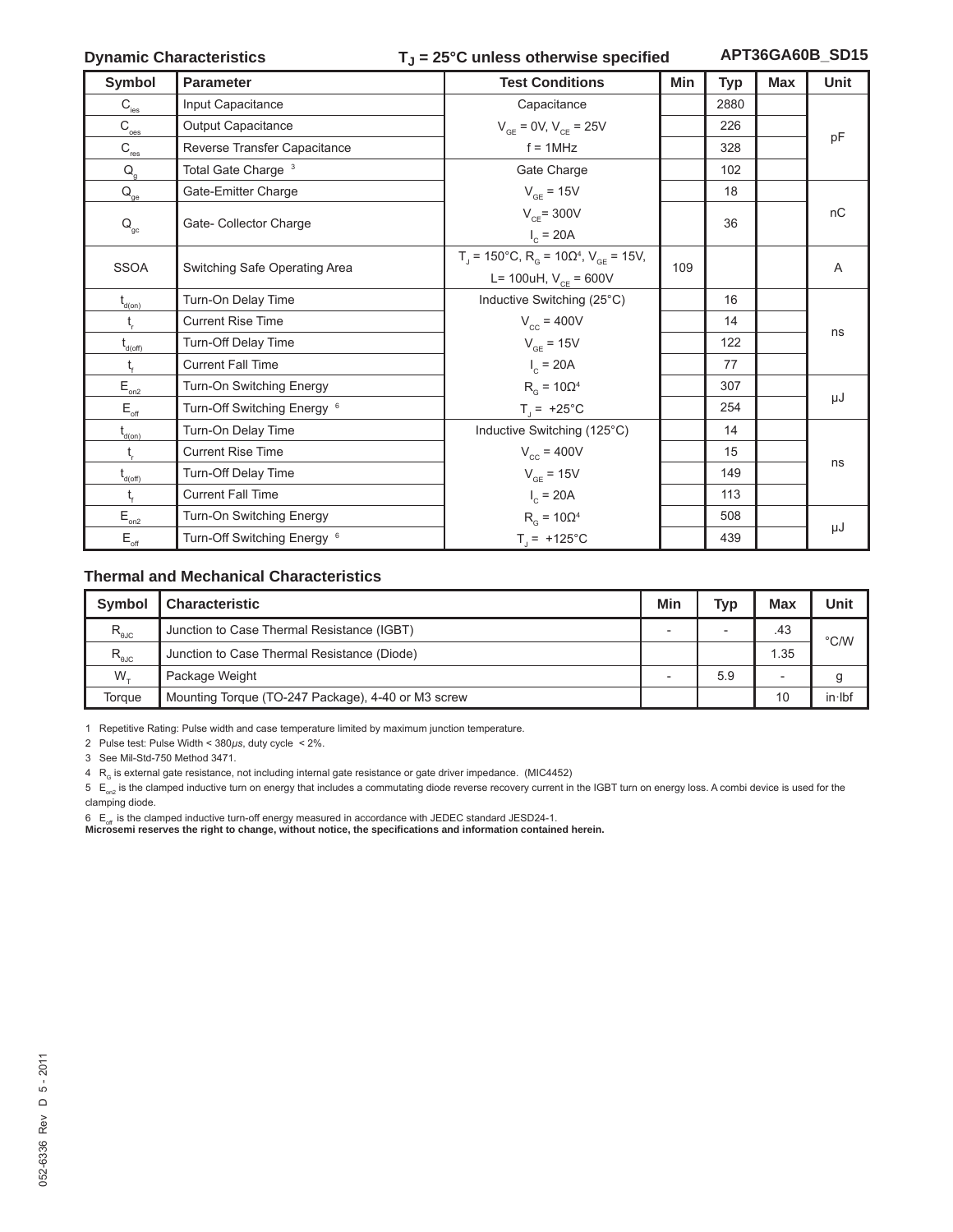

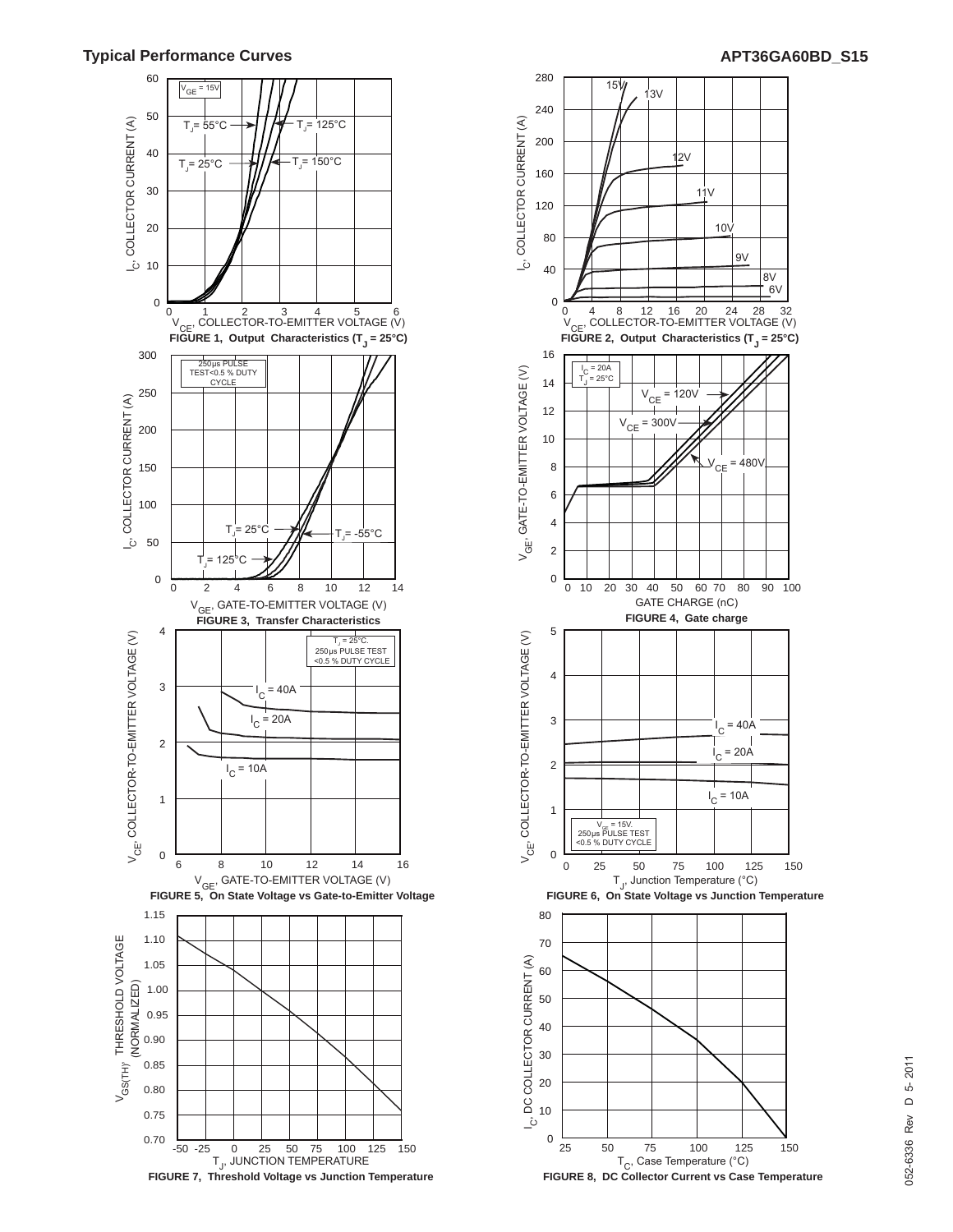

**FIGURE 15, Switching Energy Losses vs Gate Resistance**



**FIGURE 16, Switching Energy Losses vs Junction Temperature**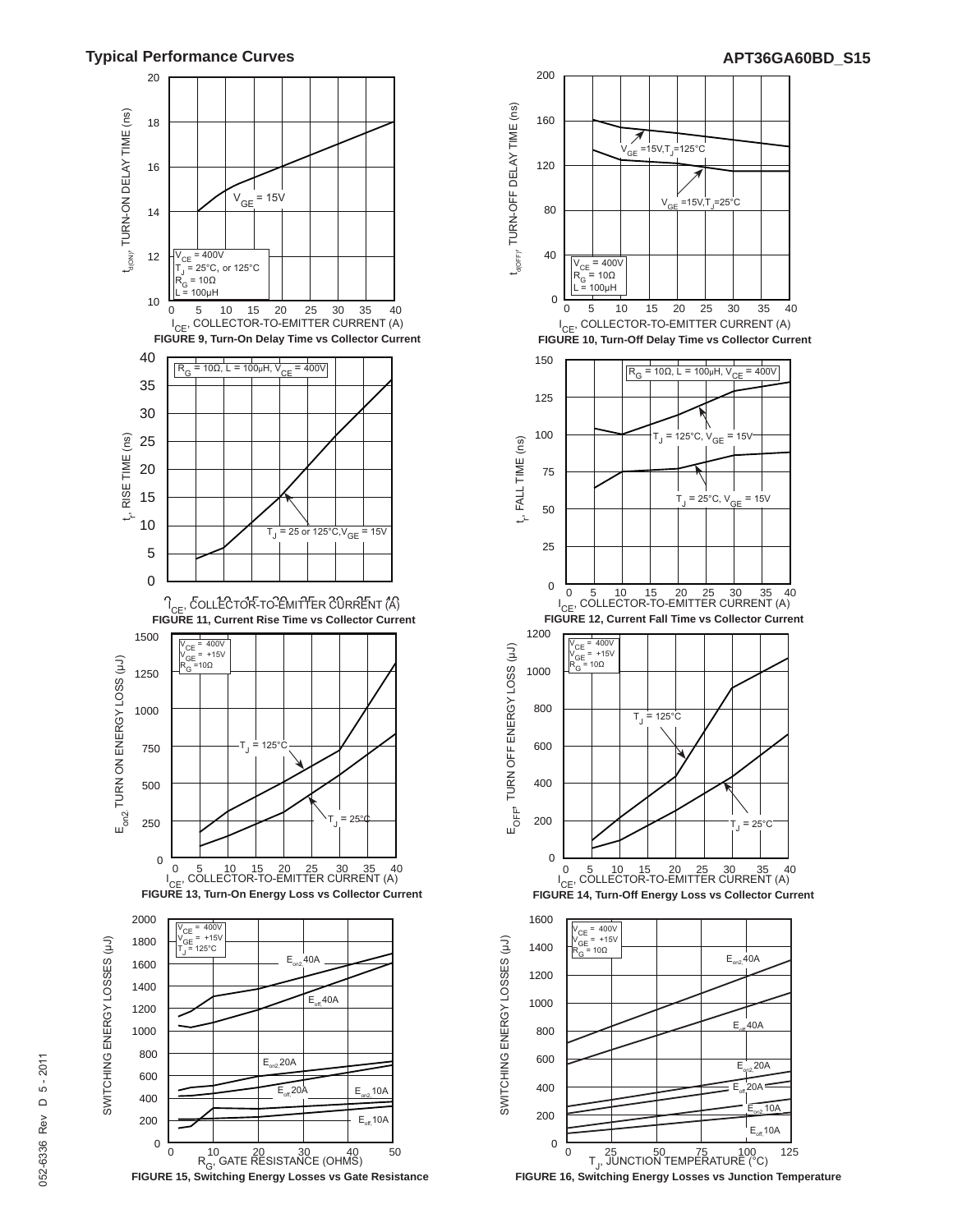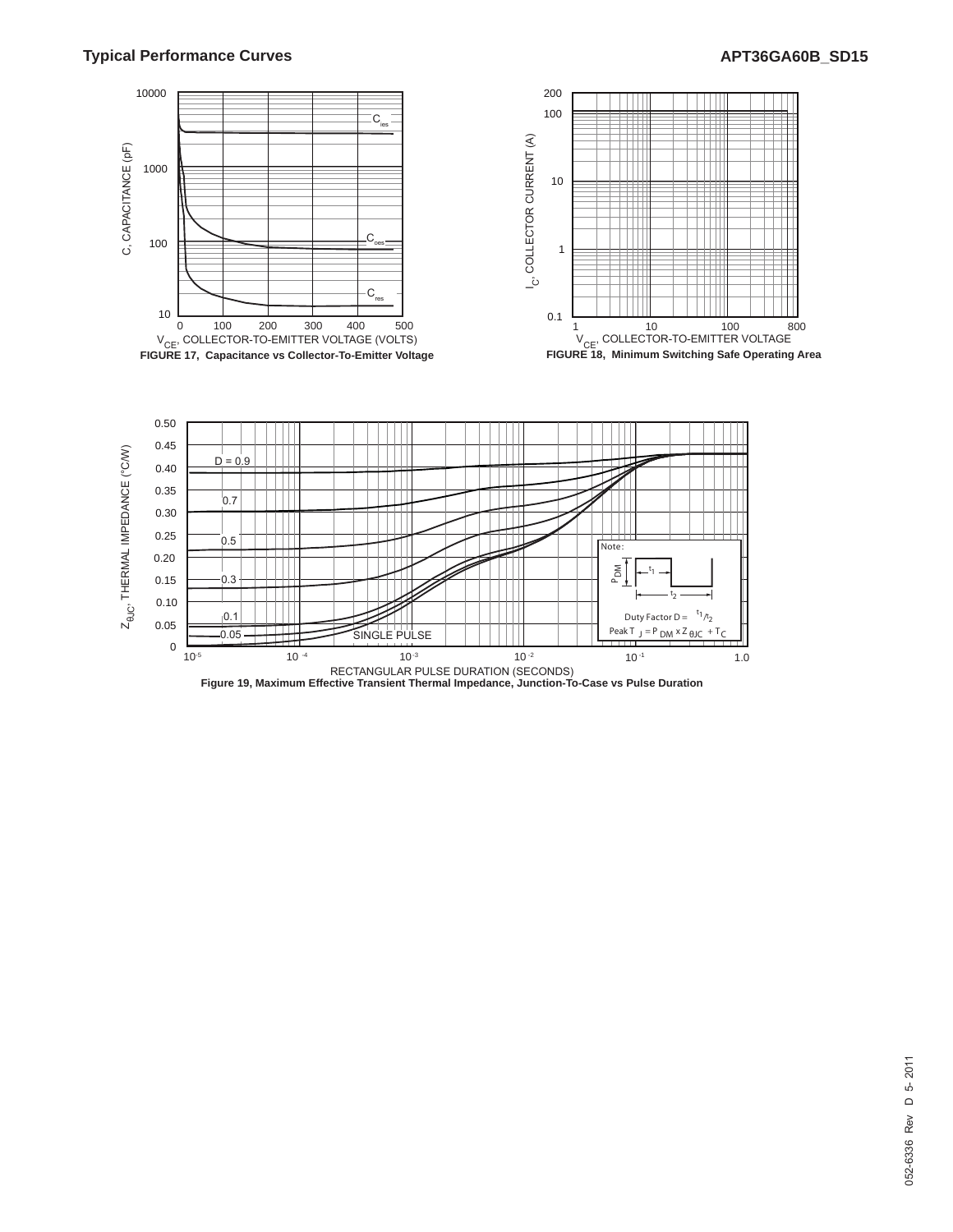

**Figure 20, Inductive Switching Test Circuit**



**Figure 22, Turn-off Switching Waveforms and Defi nitions**



**Figure 21, Turn-on Switching Waveforms and Defi nitions**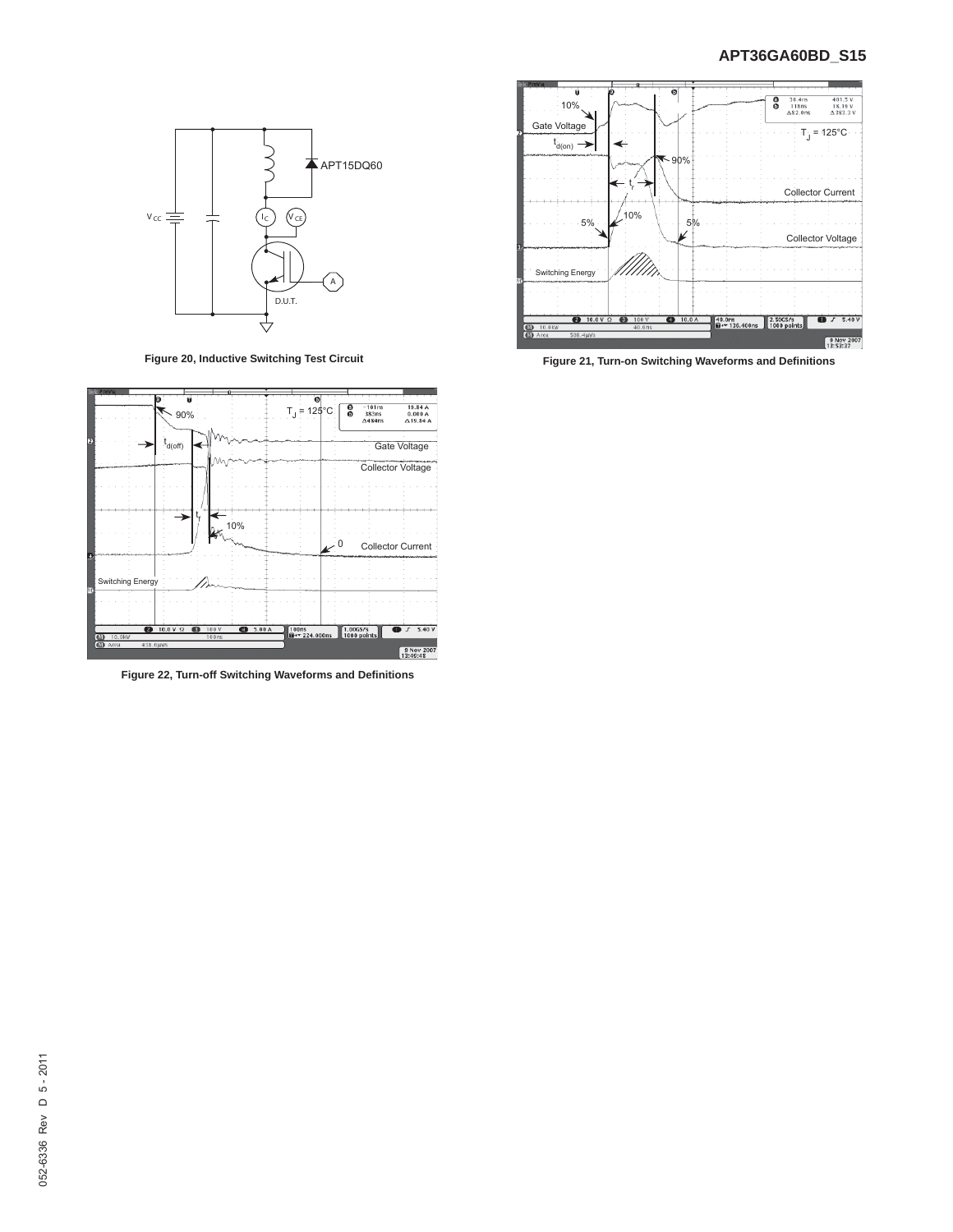## **ULTRAFAST SOFT RECOVERY RECTIFIER DIODE**

| All Ratings: $T_c = 25^{\circ}$ C unless otherwise specified.<br><b>MAXIMUM RATINGS</b> |                                                                            |                 |      |
|-----------------------------------------------------------------------------------------|----------------------------------------------------------------------------|-----------------|------|
|                                                                                         | <b>Symbol   Characteristic / Test Conditions</b>                           | APT36GA60B SD15 | Unit |
| F(AV)                                                                                   | Maximum Average Forward Current ( $T_c$ = 129°C, Duty Cycle = 0.5)         | 15              |      |
| F(RMS)                                                                                  | RMS Forward Current (Square wave, 50% duty)                                | 30              | Amps |
| $I_{FSM}$                                                                               | Non-Repetitive Forward Surge Current $(T_1 = 45^{\circ}C, 8.3 \text{ ms})$ | 110             |      |
|                                                                                         | ---------------------                                                      |                 |      |

### **STATIC ELECTRICAL CHARACTERISTICS**

|         | <b>Symbol   Characteristic / Test Conditions</b> |                         | Min | <b>Type</b> | <b>Max</b> | Unit  |
|---------|--------------------------------------------------|-------------------------|-----|-------------|------------|-------|
| $V_{-}$ | <b>Forward Voltage</b>                           | <sub>-</sub> = 15A      |     | 2.0         |            |       |
|         |                                                  | $= 30A$                 |     | 2.5         |            | Volts |
|         |                                                  | $I_r = 15A$ , T = 125°C |     | 1.56        |            |       |

#### **DYNAMIC CHARACTERISTICS**

| <b>Symbol</b>    | <b>Characteristic</b>            | <b>Test Conditions</b>                                                                     | Min | <b>Typ</b> | <b>Max</b>               | Unit |
|------------------|----------------------------------|--------------------------------------------------------------------------------------------|-----|------------|--------------------------|------|
| $t_{rr}$         | Reverse Recovery Time            | $I_{F} = 1A$ , di <sub>r</sub> /dt = -100A/us,<br>$V_p = 30V$ , T <sub>1</sub> = 25°C      |     | 15         |                          | ns   |
| $t_{rr}$         | Reverse Recovery Time            |                                                                                            |     | 19         |                          |      |
| $Q_{rr}$         | Reverse Recovery Charge          | $I_F = 15A$ , di <sub>F</sub> /dt = -200A/µs<br>$V_R = 400V$ , T <sub>c</sub> = 25°C       |     | 21         |                          | nC   |
| <sup>I</sup> RRM | Maximum Reverse Recovery Current |                                                                                            |     | 2          | $\overline{\phantom{a}}$ | Amps |
| $t_{rr}$         | Reverse Recovery Time            |                                                                                            |     | 105        |                          | ns   |
| $Q_{rr}$         | Reverse Recovery Charge          | $I_F = 15A$ , di <sub>F</sub> /dt = -200A/µs<br>$V_{\rm p}$ = 400V, T <sub>c</sub> = 125°C |     | 250        |                          | nC   |
| RRM <sup>'</sup> | Maximum Reverse Recovery Current |                                                                                            |     | 5          |                          | Amps |
| $t_{rr}$         | Reverse Recovery Time            | $I_F$ = 15A, di <sub>F</sub> /dt = -1000A/µs<br>$V_{\rm p}$ = 400V, T <sub>c</sub> = 125°C |     | 55         |                          | ns   |
| $Q_{rr}$         | Reverse Recovery Charge          |                                                                                            |     | 420        |                          | nC   |
| RRM <sup>'</sup> | Maximum Reverse Recovery Current |                                                                                            |     | 15         |                          | Amps |

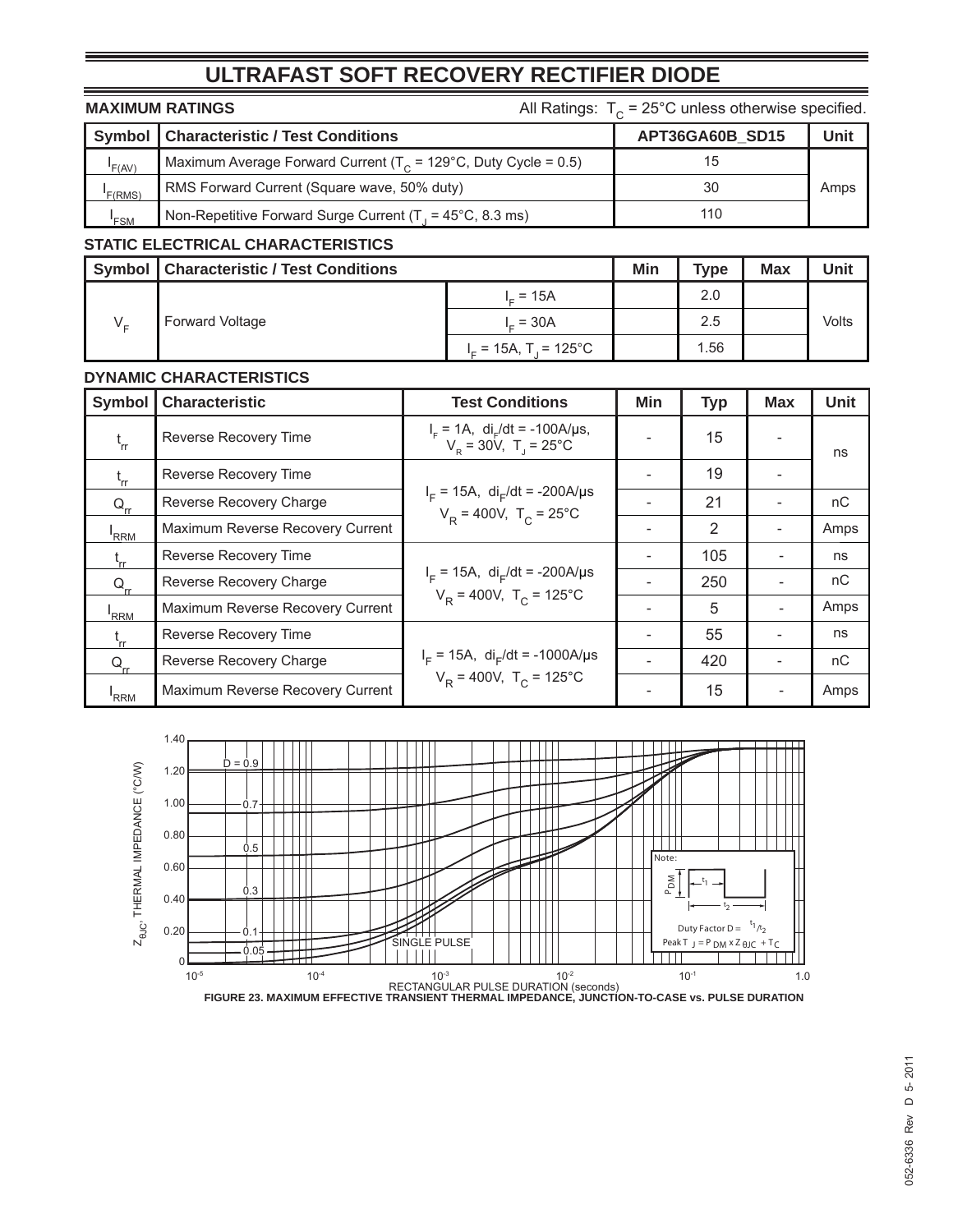





**Figure 29. Maximum Average Forward Current vs. CaseTemperature**